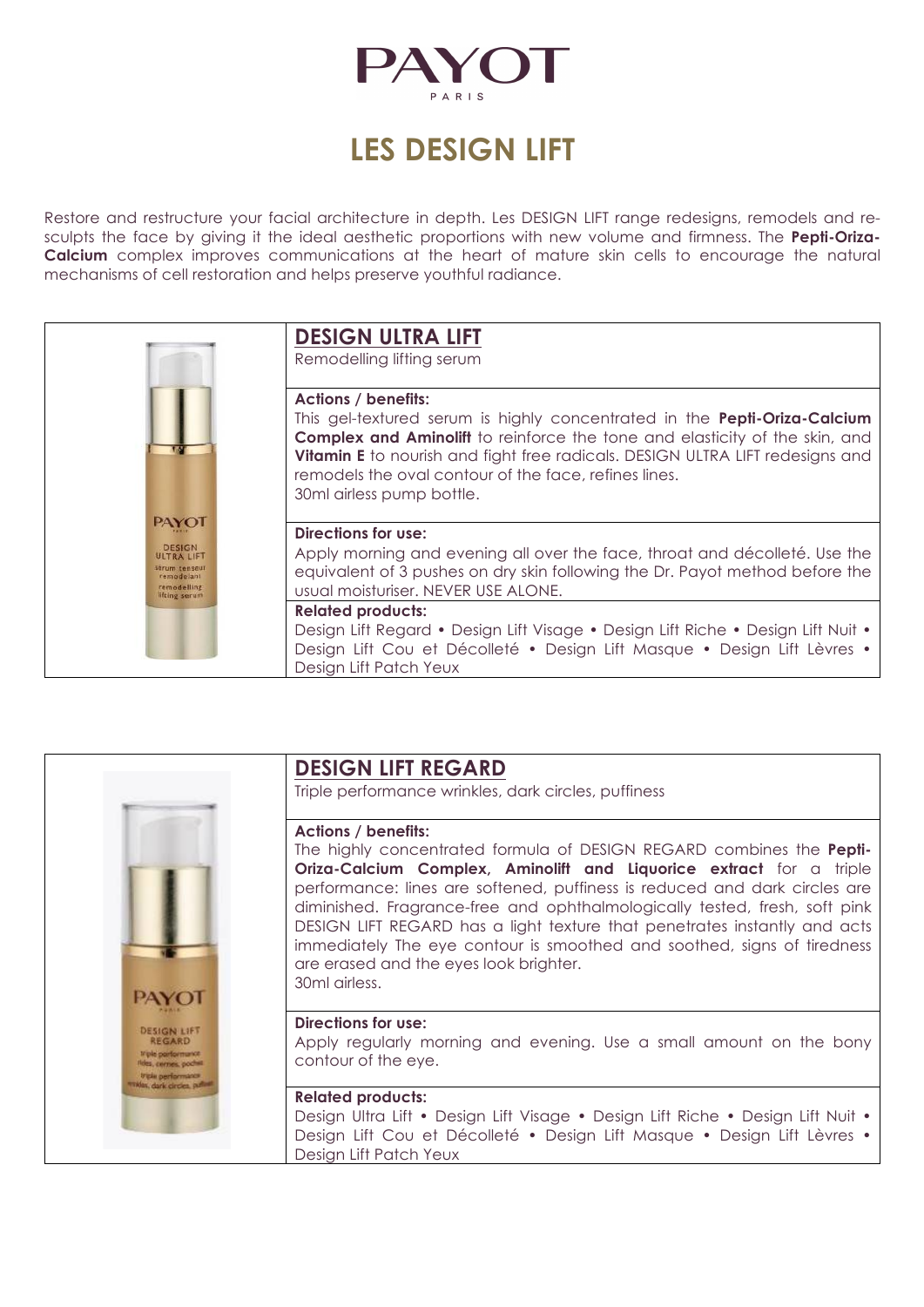

## **DESIGN LIFT VISAGE**

Restructuring firming facial care

# **PAYOT** DESIGN LIFT

### **Actions / benefits:**

Enriched with **Pepti-Oriza-Calcium Complex** and in Organic Silica, DESIGN LIFT VISAGE smoothes wrinkles, tights features and redefines the facial contours. **Clover Isoflavones** improve the quality, suppleness and elasticity of the skin while **Ceramides** reinforce the protection of the skin against external factors. **Sesaline®** nourishes and moisturises skin weakened by drying. The skin is stronger, denser, better toned and resilient. 50ml jar.

### **Directions for use:**

Apply every morning all over the face, throat and décolleté alone or over Design Ultra Lift.

### **Related products:**

Design Ultra Lift • Design Lift Regard • Design Lift Riche • Design Lift Nuit • Design Lift Cou et Décolleté • Design Lift Masque • Design Lift Lèvres • Design Lift Patch Yeux

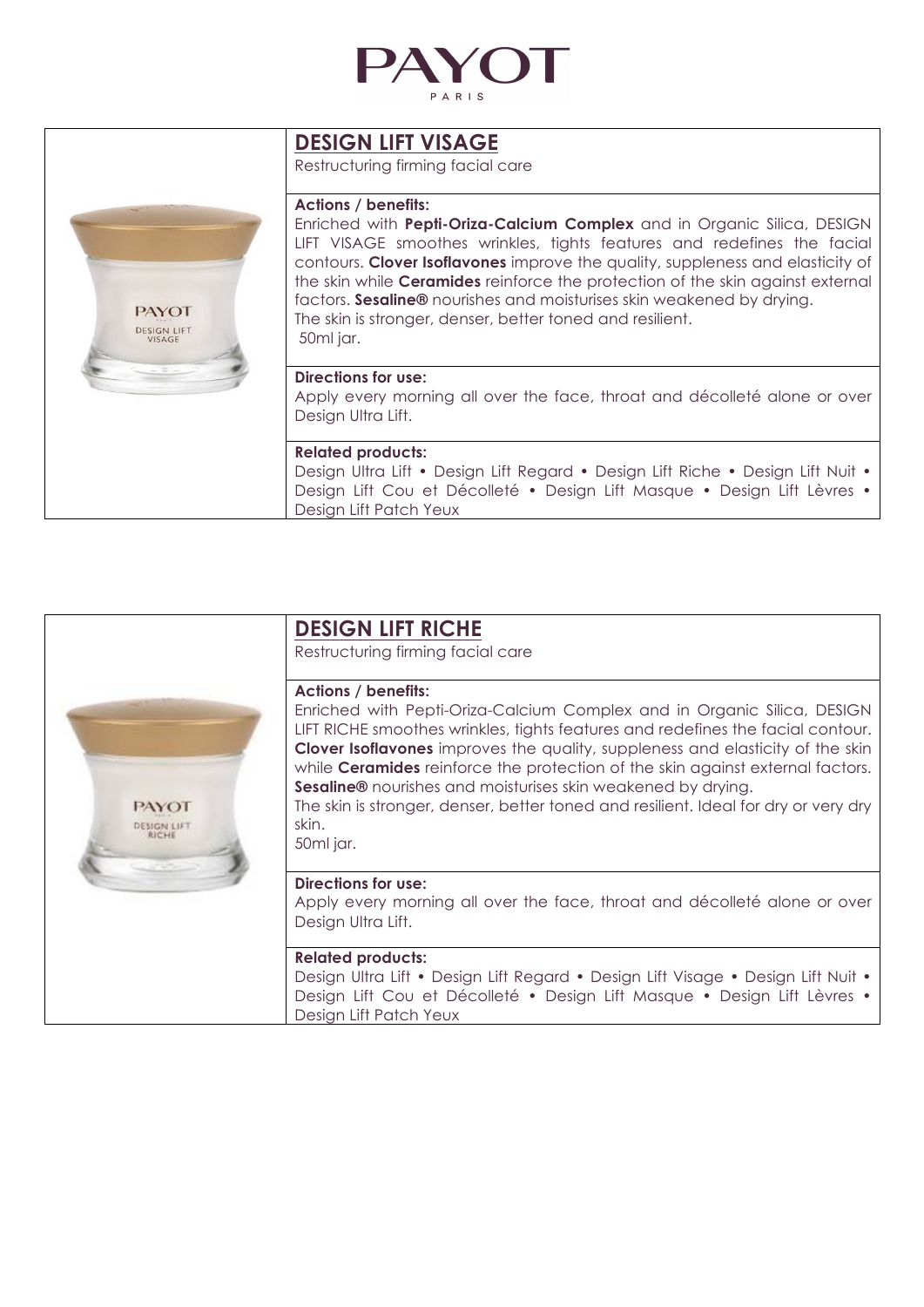

| <b>DESIGN LIFT</b><br>COU<br><b>IT DECOLLETE</b><br>soin tenseur<br>lermete<br><b>Irming and lifting</b><br>and decollete d | <b>DESIGN LIFT COU ET DÉCOLLETÉ</b><br>Firming and lifting neck and décolleté care                                                                                                                                                                                                                                                                                                                                                |
|-----------------------------------------------------------------------------------------------------------------------------|-----------------------------------------------------------------------------------------------------------------------------------------------------------------------------------------------------------------------------------------------------------------------------------------------------------------------------------------------------------------------------------------------------------------------------------|
|                                                                                                                             | <b>Actions / benefits:</b><br>Rich in Pepti-Oriza-Calcium Complex and Organic Silica, this product<br>restores the elasticity of the skin in depth, stimulates cell renewal and<br>prevents glycation (natural hardening of collagen fibres), day after day. It<br>firms and remodels the neck and décolleté, giving back youth and beauty.<br>Its invisible mesh-like texture provides the skin with added support.<br>50ml jar. |
|                                                                                                                             | Directions for use:<br>Apply regularly in the morning and evening on the throat and décolleté on<br>the top of Design Ultra Lift.                                                                                                                                                                                                                                                                                                 |
|                                                                                                                             | <b>Related products:</b><br>Design Ultra Lift • Design Lift Regard • Design Lift Visage • Design Lift Riche •<br>Design Lift Nuit • Design Lift Masque • Design Lift Lèvres • Design Lift Patch<br>Yeux                                                                                                                                                                                                                           |

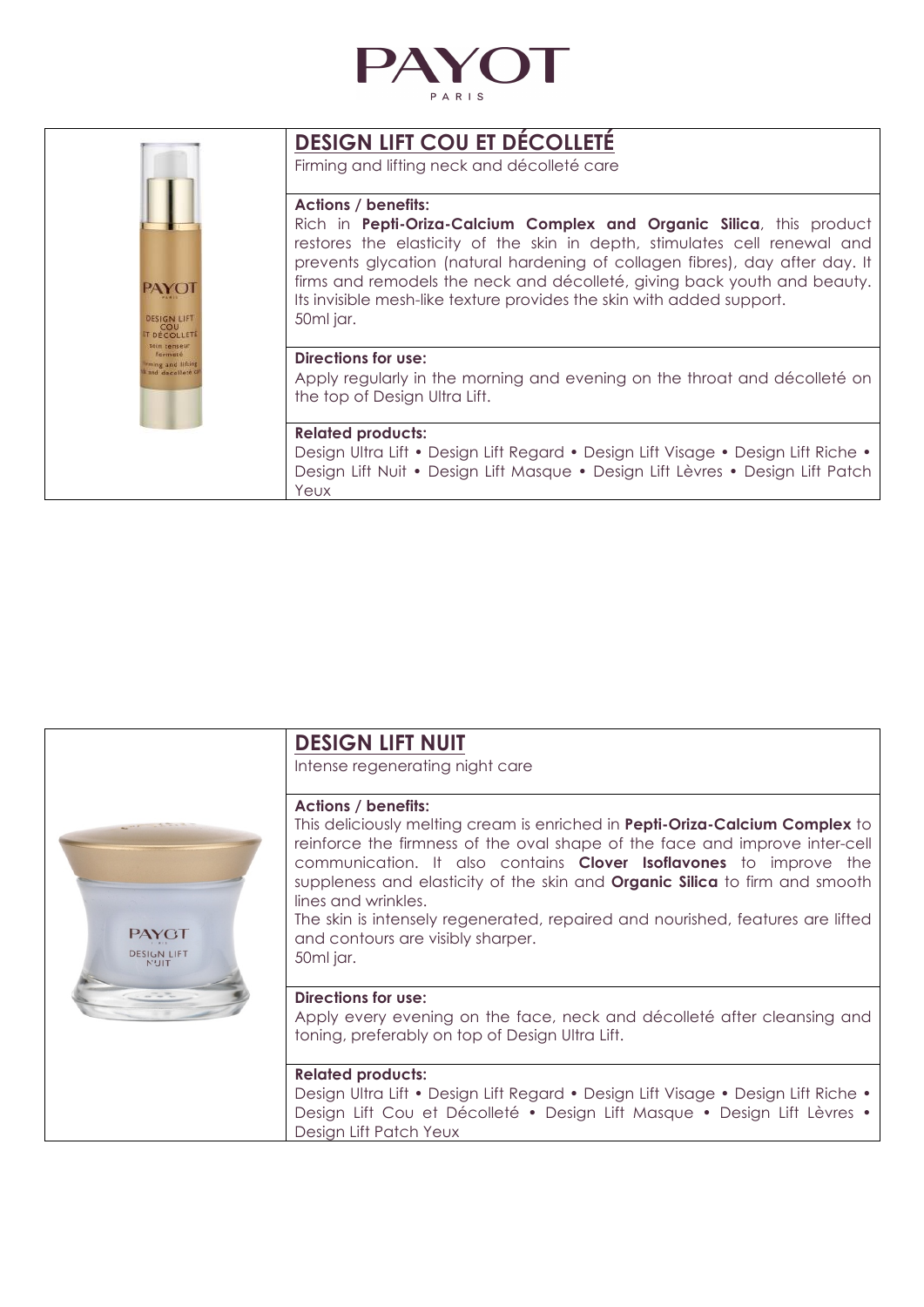

| <b>PAYOT</b><br><b><i>ESIGN LIT</i></b><br>LEVEES<br><b>GENTHERAL</b><br>reputpa<br>let <i>et</i> con<br>and lip col | <b>DESIGN LIFT LEVRES</b><br>Smoothing, plumping lip care                                                                                                                                                                                                                                                        |
|----------------------------------------------------------------------------------------------------------------------|------------------------------------------------------------------------------------------------------------------------------------------------------------------------------------------------------------------------------------------------------------------------------------------------------------------|
|                                                                                                                      | <b>Actions / benefits:</b><br>DESIGN LIFT LEVRES is enriched in Pepti-Oriza-Calcium Complex, Aminolift<br>and Hyaluronic Acid spheres to plump up, nourish, protect the lips and<br>redefine the contours of the mouth. Suppleness and softness are restored.<br>The lips are smoothed and firmed.<br>15ml tube. |
|                                                                                                                      | <b>Directions for use:</b><br>Apply regularly in the morning and evening on the lips and the lip contour.                                                                                                                                                                                                        |
|                                                                                                                      | <b>Related products:</b><br>Design Ultra Lift • Design Lift Regard • Design Lift Visage • Design Lift Riche •<br>Design Lift Nuit • Design Lift Cou et Décolleté • Design Lift Masque • Design<br>Lift Patch Yeux                                                                                                |

| PAYO<br><b>DESIGN LIFT</b><br><b>MASOUE</b><br>soin tenseur<br><i>raffermissant</i><br>firming care | <b>DESIGN LIFT MASQUE</b><br>Lifting, firming care                                                                                                                                                                                                                                                                                    |
|-----------------------------------------------------------------------------------------------------|---------------------------------------------------------------------------------------------------------------------------------------------------------------------------------------------------------------------------------------------------------------------------------------------------------------------------------------|
|                                                                                                     | <b>Actions / benefits:</b><br>This ultra cold gel-cream mask enriched in Pepti-Oriza-Calcium Complex,<br>Oligo-vitamins and Ceramides redefines facial contours, tightens features<br>and reinforces firmness. The skin is smoothed, the face, neck and décolleté<br>are firmed. The face is more luminous and radiant.<br>75ml tube. |
|                                                                                                     | Directions for use:<br>Apply once to twice a week in a thick layer all over the face, neck and<br>décolleté avoiding the eye contour. Leave on 10 minutes. Remove any<br>residue with a tissue and tone.                                                                                                                              |
|                                                                                                     | <b>Related products:</b><br>Design Ultra Lift • Design Lift Regard • Design Lift Visage • Design Lift Riche •<br>Design Lift Nuit • Design Lift Cou et Décolleté • Design Lift Lèvres • Design Lift<br>Patch Yeux                                                                                                                     |